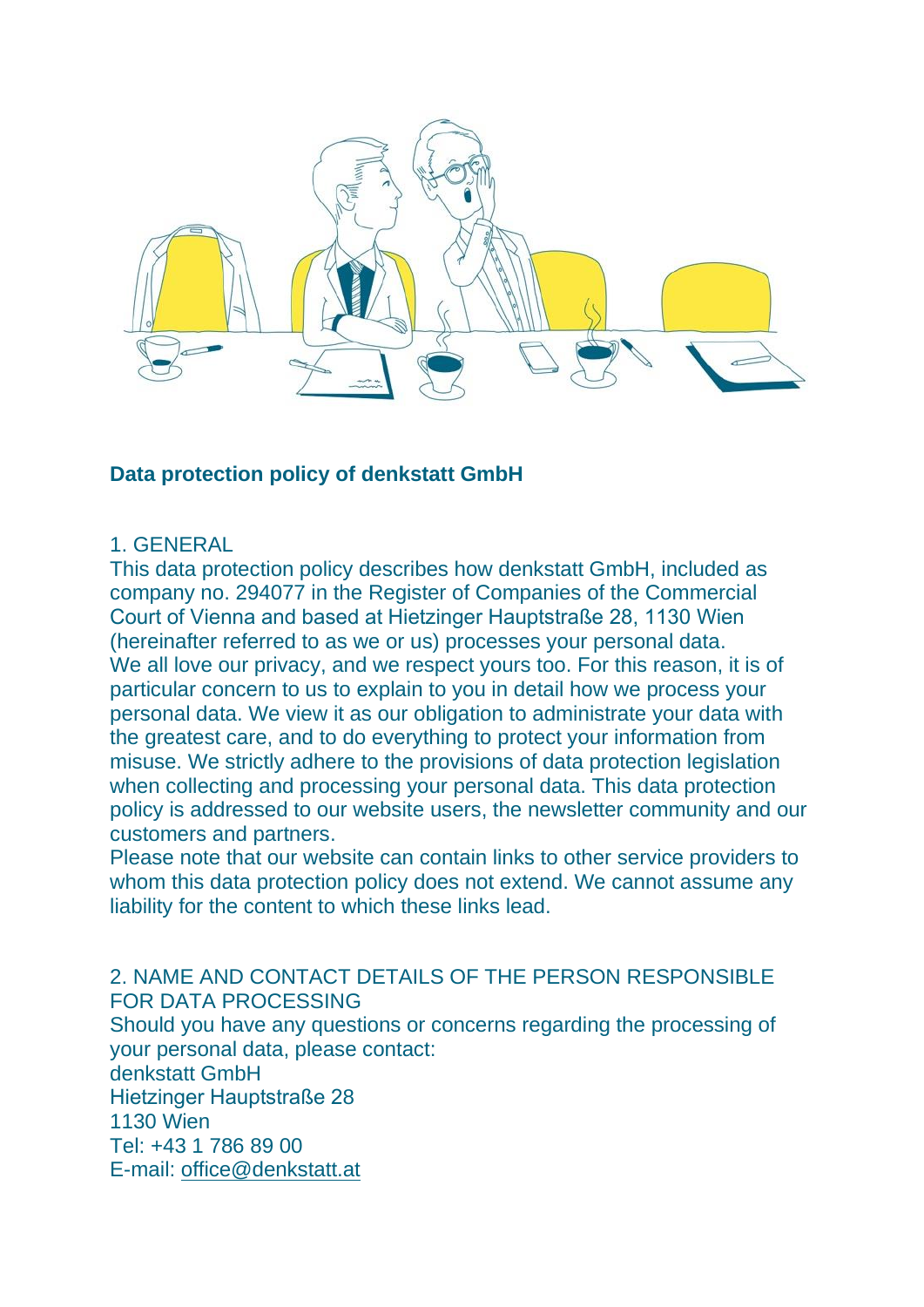# 3. PERSONAL DATA OF YOURS WHICH WE COLLECT

Personal data refers to all information which is related to your rights and through which you can be personally identified, whether it is on the basis of this piece of information on its own or in combination with other information we have.

During your visit to our website we will gather the following information: a) date and time when you accessed our website;

- b) your IP address;
- c) name and version of your browser;

d) the website (URL) which you visited before accessing our website, and e) certain cookies (see point 15).

As part of the conclusion of a contract or the initiation of such, we will also gather the following information:

a) first and last name, e-mail address and other information which you provide;

There is no obligation for you to actually provide the data which we request from you. However, if you do not, you will not be able to use all of the functions of the website, and we will usually not conclude the contract or carry out the order, or will no longer be able to carry out an existing contract and will have to terminate it.

## 4. COLLECTION OF DATA

4.1. PROCESSING OF CUSTOMER AND CONTRACT DATA

Personal data is collected, processed and used insofar as it is required for the establishment of a legal relationship, for its content, or to change it. This is carried out in order to fulfil a contract or pre-contract measures, and also in the justified interests of the person responsible.

4.2. DATA TRANSMISSION IN CONNECTION WITH OUR NEWSLETTER When you provide your e-mail address or postal address, we take the opportunity to send you current information in the form of our newsletter. You have the right to withdraw your registration for our newsletter and withdraw from the receipt of specialist information at any time by sending an e-mail to [office@denkstatt.at](mailto:office@denkstatt.at) or a letter to denkstatt GmbH, Hietzinger Hauptstraße 28, 1130 Wien.

# 5. PURPOSES OF THE PROCESSING OF DATA

We will process the personal data mentioned in point 3 for the following purposes:

a) to maintain and improve our website including the personalisation of your online experience, and in order to ensure that content is presented to you in a way which is most effective for you;

b) to carry out our business, which includes providing information, products and services which you request, and for other transaction-related or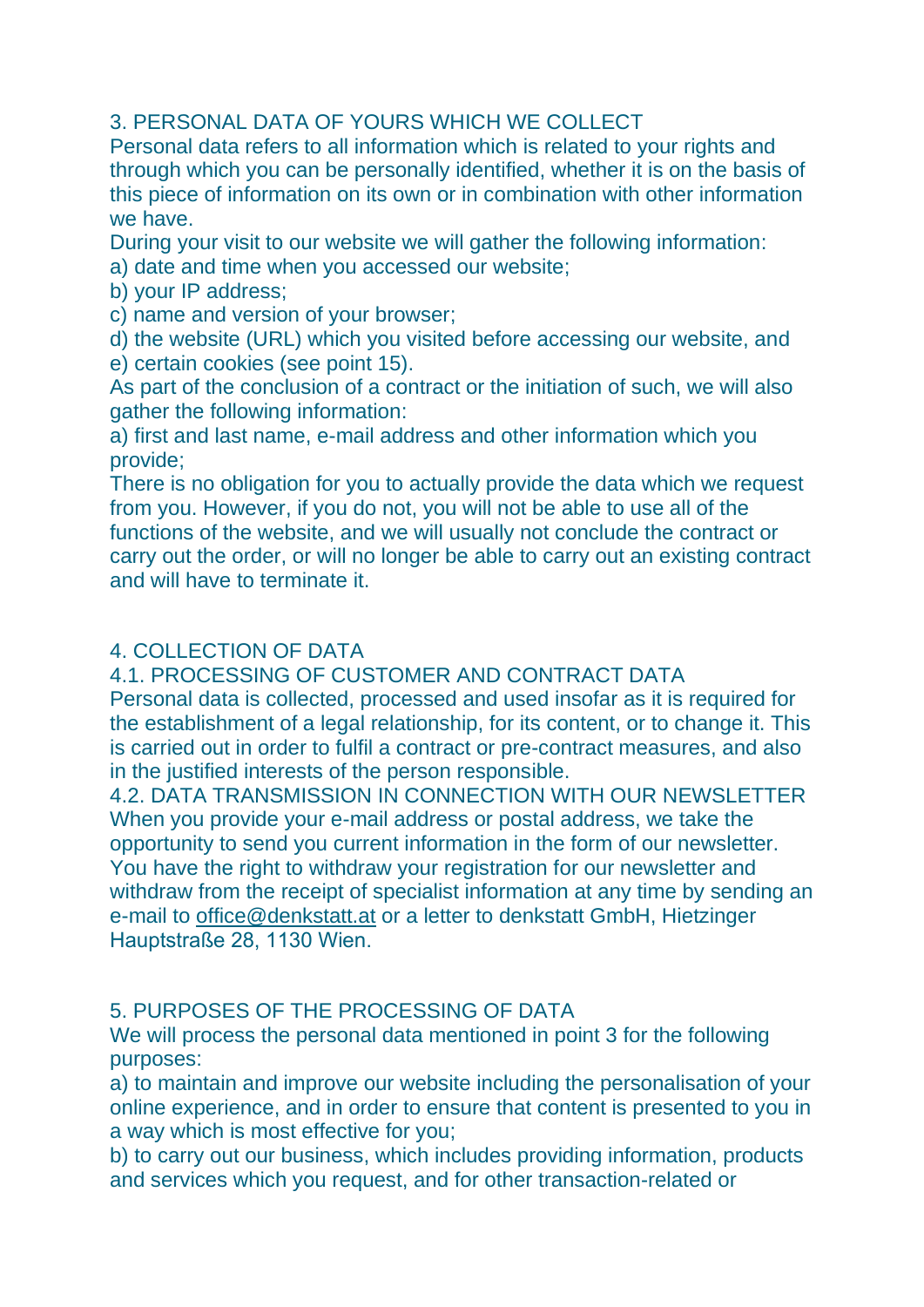administrative updates;

c) in order to inform you about products and services which we offer and which are similar to those which you have already acquired, or which you have enquired about;

d) in order to send you information about products and services which we believe could be of interest to you;

e) in order to make you aware of changes to our services, to the website or to our conditions of use, and to these data protection guidelines;

f) as part of our efforts to maintain the safety of the website;

g) in order to measure and understand the effectiveness of our advertising, and to make our future marketing efforts and those of third party providers more effective;

h) in order to carry out administrative work on our website and for internal processes including troubleshooting, data analysis, research, tests, and for statistical and market research purposes and

i) in order to handle our contractual relationship with you and to be able to provide our services to you.

# 6. LEGAL BASIS OF THE PROCESSING OF DATA

The legal basis for the processing of your personal data is, on the one hand, the fulfilment of a contract and your consent, and on the other hand our predominant justified interest which consists of achieving the purposes mentioned in point 7.

7. TRANSMISSION OF YOUR PERSONAL DATA TO THIRD PARTIES For the purposes mentioned in point 5 we will transmit your personal data to the following recipients:

a) IT service providers whom we deploy;

b) our tax advisor/accountant;

c) group companies: denkstatt Bulgaria, denkstatt Hungary, denkstatt Romania and denkstatt Slovakia;

d) Mailchimp: under certain circumstances, we commission other companies in order to carry out certain business functions such as sending e-mails or marketing. We might disclose personal information which we collect to these companies in order to enable them to carry out these services. For example, information about your user behaviour on our website can be passed on to our external service providers who support us in our marketing efforts. Our newsletter as well as all of our EDM (electronic direct mail) are sent via the program Mailchimp, and

e) Partner companies: we may cooperate with third parties (e.g.

Österreichische Post, printing companies) to send you information about products or services which we believe might be of interest to you. We only pass on your personal data to third parties if you have agreed to receive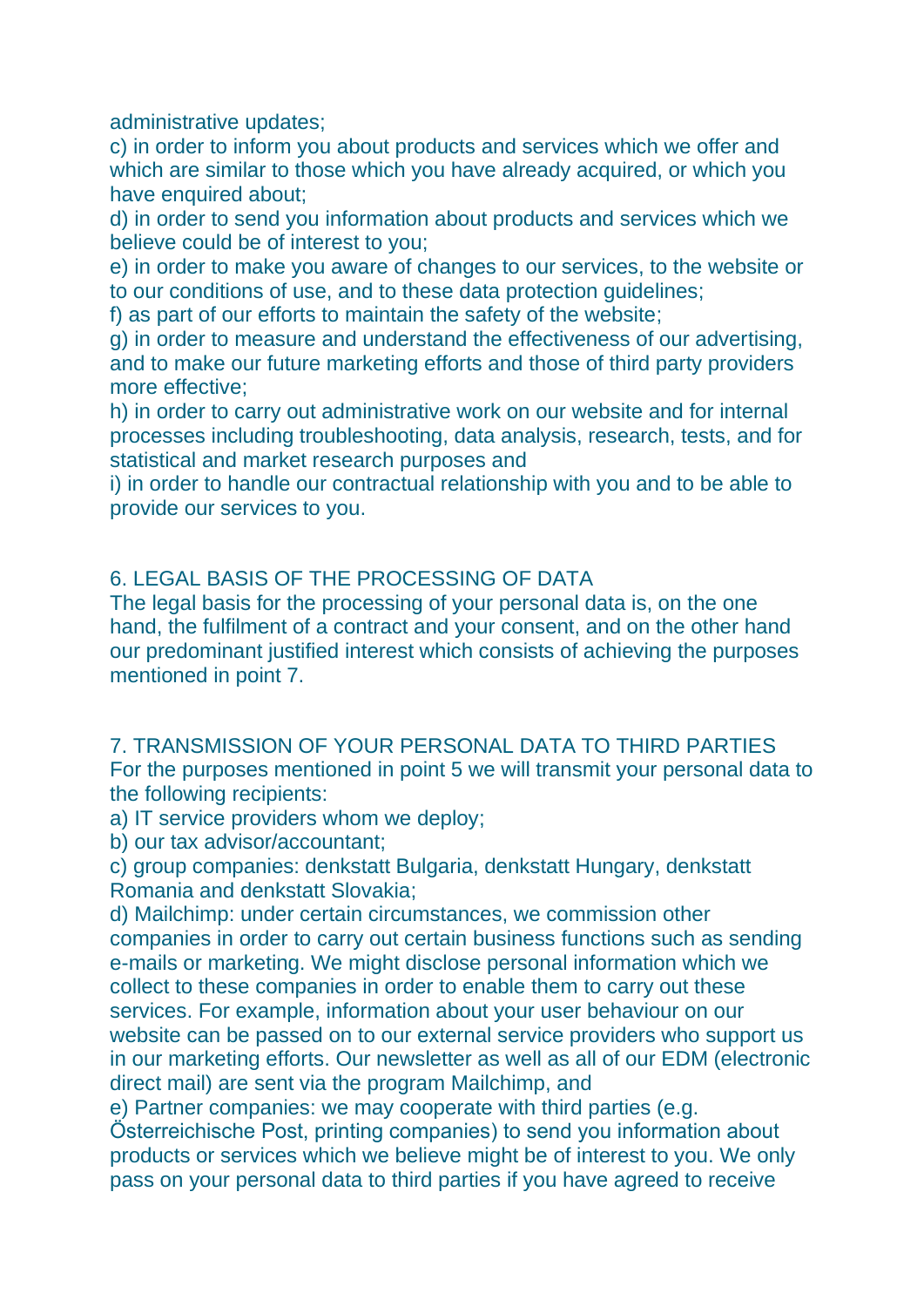such information. Österreichische Post and printing companies only receive this data in order to send ADM (analogue direct mail).

#### 8. PROTECTION OF YOUR PERSONAL DATA

We take the protection of your personal data very seriously and use appropriate technical and organisational measures to protect you against unauthorised or illegal processing as well as against accidental loss, destruction or damage.

#### 9. DURATION OF THE STORAGE OF YOUR PERSONAL DATA

Your personal data is – as far as necessary – stored and processed for the entire duration of our business relationship and beyond it in line with the statutory obligations regarding storage and documentation. With regard to the duration of storage there are additionally statutory limitation periods which in certain cases can extend to up to thirty years.

We will destroy your personal data immediately as soon as its storage by us is no longer required and/or is no longer provided for by the law. If your personal data is printed out on paper, it will be shredded. If the personal data is stored in electronic form, it will be erased by using irreversible technical methods.

10. YOUR RIGHTS WITH REGARD TO YOUR PERSONAL DATA Your rights include (among other things):

a) to examine whether and which personal data we have stored about you, and to receive copies of this data (right of access to data, free of charge); b) to demand the correction, supplementation or deletion of personal data which is wrong or has not been processed in compliance with the law (the right to have data corrected (right of rectification or deletion, as well as the right to be forgotten);

c) to demand from us the restriction of the processing of your personal data (right to the restriction of processing);

d) under certain circumstances, to object to the processing of your personal data (right to object);

e) to demand the right to transfer data to another organisation;

f) to revoke the consent you have previously given to processing;

g) if you are of the opinion that the processing of your data violates the (Austrian) Data Protection Act or the EU General Data Protection Regulation (GDPR), or that your rights according to data protection law have been otherwise violated, you can complain to the Austrian data

protection authority (www.dsb.gv.at). In this case, however, we would also of course be pleased to help, and we will always endeavour to carry out data processing in compliance with the applicable regulations.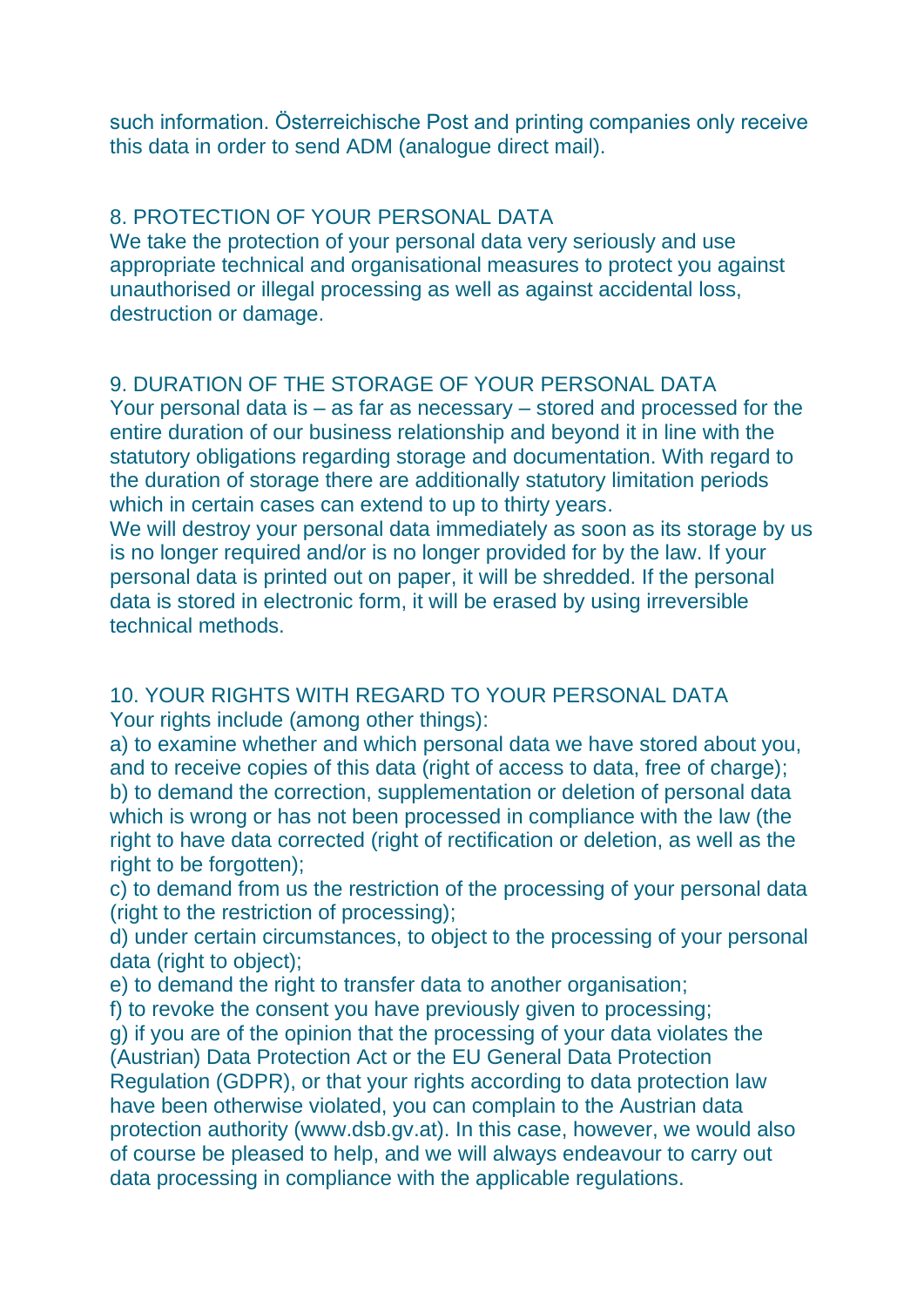### 11. EXCLUSION OF LIABILITY FOR LINKS TO OTHER WEBSITES AND **SERVICES**

Our website can contain links to those of other companies. We have no influence on how the websites and services of other companies process your personal data: we do not check the websites and services of other companies and are not responsible for such websites and services or their data protection practices. You are advised to obtain information about data protection on these websites and about the services of third parties.

### 12. CHANGES TO THIS DATA PROTECTION POLICY

We are committed to upholding the principles of privacy and data protection. We therefore examine our data protection policy at regular intervals in order to ensure that it is free of errors and is situated in a highly visible place on our website. We also ensure that it contains appropriate information about your rights and our processing work, and that it has been created according to the relevant legislation and therefore complies with it. We may update this data protection policy occasionally in order to keep it up to date, in order to take new developments into account, and to ensure adherence to the applicable legislation. If we were to make considerable changes to this data protection policy, we would inform you of this by giving notice of it on our website and via an updated version of the data protection policy.

#### 13. RIGHT TO INFORMATION

In accordance with the data protection act, you have a right to free information about the data we have stored. If you have any questions about our use of your personal data, on exercising your rights or about this data protection policy, you are welcome to contact us as follows: by e-mail to: o[ffice@denkstatt.at](mailto:fice@denkstatt.at)

or by post to: denkstatt GmbH, Hietzinger Hauptstraße 28, 1130 Wien

#### 14. COOKIES

We use so-called cookies on our website.

A cookie is a small file which can be stored on your computer when you visit a website. Cookies are principally used in order to provide users with additional functions on a website. They can be used, for example, to make navigation through a website easier for you, or to continue to use a website at the point where you left it and/or to save your preferences and settings for when you use the website again. Cookies cannot access any other data on your computer, or read or change it.

Most of the cookies on our website are so-called session cookies. They are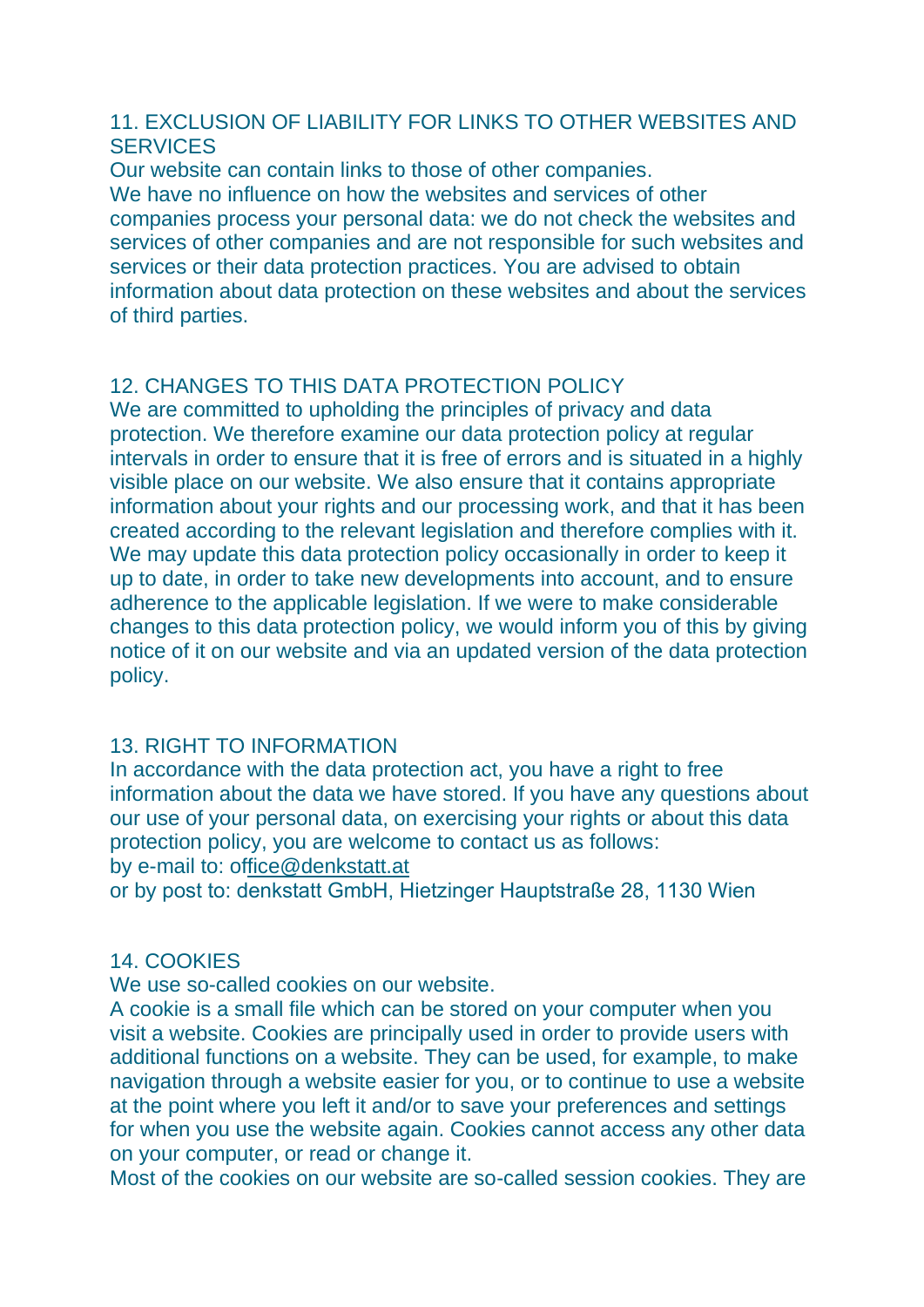deleted automatically when you leave our website again. Permanent cookies, on the other hand, remain on your computer until you delete them manually in your browser. We use permanent cookies in order to recognise you when you visit our website the next time.

If you want to keep control of cookies on your computer, you can adjust your browser settings so that you get a message when a website wants to store cookies. You can also block or delete cookies if they have already been saved on your computer. If you would like to know more about how to do this, please use the help function in your browser.

Insofar as cookies are required to carry out electronic communication processes or to enable specific functions which you would like to use, they will be stored by us. As the website operator, we have a justified interest in storing cookies to enable us to provide our services in a technically errorfree and optimal way. Other cookies (such as those to analyse surfing behaviour) are explained separately in point 16 of this data protection policy.

Please note that blocking or deleting cookies can impair your online experience and represent an obstacle to your using this website fully.

#### 15. SERVER LOG FILES

Website providers normally automatically collect and store information in so-called server log files which your browser sends to us automatically. These are:

- a) browser type and browser version;
- b) the operating system used;
- c) the referrer URL;
- d) the host name of the accessing computer, and
- e) the time of the server request.

#### 16. ANALYSIS TOOLS

This website uses Google Analytics, a web analysis service provided by Google Inc., 1600 Amphitheater Parkway, Mountain View, CA 94043, USA (Google). Google Analytics uses so-called cookies, text files which, as mentioned above, are stored on your computer and which enable the analysis of your use of the website.

The information created by the cookie about your use of this website (including your IP address and the URLs of the websites you have accessed) are sent to Google's servers in the USA and stored there. We do not store any of your data which is collected in connection with Google Analytics.

This website uses the opportunity to anonymise IP addresses offered by Google Analytics. Your IP address is therefore shortened/anonymised as soon as Google receives it. On our behalf, Google uses this information to